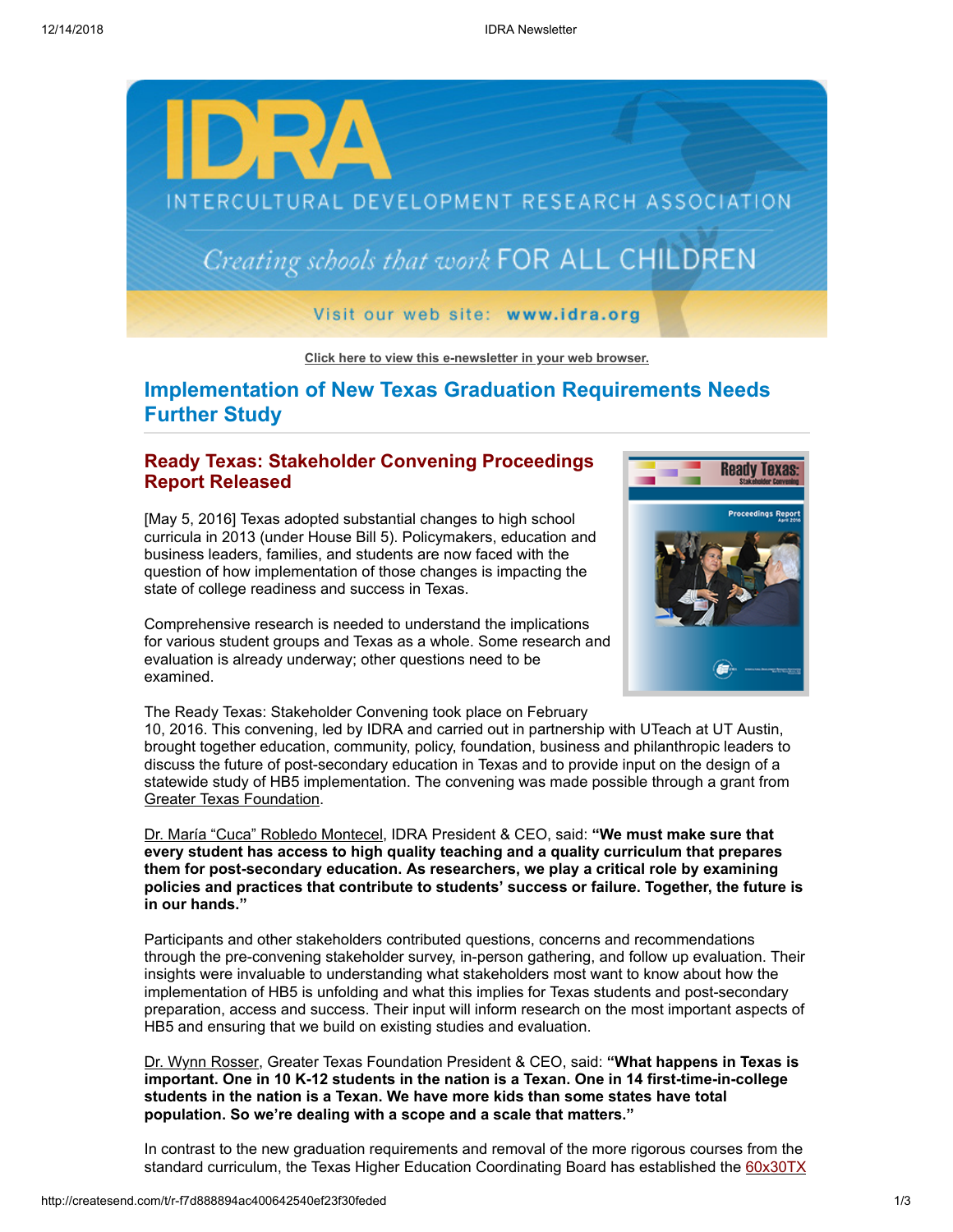#### 12/14/2018 IDRA Newsletter

[plan, which serves as the long-range strategic plan for Texas higher education, with the main goal](http://idra.createsend1.com/t/r-l-sodytk-l-u/) that 60 percent of Texans ages 25 to 34 will have a certificate or degree by 2030. Currently, the state is a 38 percent.

Stakeholders raised key questions about…

- whether and how the implementation of HB5 might impact the overall state of post-secondary preparation in Texas;
- whether school districts have the capacity and resources to provide a full range of rigorous course options – and to offer these options equitably both within and across school districts;
- whether families and students have the information they need to navigate new requirements and opportunities and whether counselors have the resources to support them;
- whether STEM course offerings and course taking are preparing students of all backgrounds for success;
- whether curriculum tracking is an issue or not
- what we can learn from challenges and best practices; and
- whether Texas graduates will have the preparation they need for the college and career dreams to which they aspire.

Importantly, across sectors, stakeholders seek to assure that students of all backgrounds and in every zip code have access to a curriculum that prepares them to realize their college and career aspirations. They also underscored the importance of further research that informs policy and practice.

The [proceedings report](http://idra.createsend1.com/t/r-l-sodytk-l-m/) released today captures highlights from the project and is available online. The report explores pathways, trends and preparation for the future of Texas; student aspirations; school district and community responses to HB5; Ready Texas survey findings and scan of research; and an overview of stakeholder input.

We look forward to continuing the conversation about curriculum quality and access and postsecondary readiness and success for Texas students. Access to and success in higher education, in a range of fields, will help drive new innovation, discovery and creative contributions to the economy, our communities and our quality of life.

> dcast  $#161$ **Texas Higher Ed Commissioner or College Access**



## **Report and Related Materials**

#### **Report**

**Podcast**

**Ready Texas: Stakeholder Convening Proceedings Report** [\(dynamic view\)](http://idra.createsend1.com/t/r-l-sodytk-l-q/)

**Ready Texas: Stakeholder Convening Proceedings Report** [\(printable PDF\)](http://idra.createsend1.com/t/r-l-sodytk-l-a/)



## **Texas Higher Ed Commissioner on College Access –** IDRA

[Classnotes Podcast Episode 161 – At IDRA's Ready Texas:](http://idra.createsend1.com/t/r-l-sodytk-l-f/)

Stakeholder Convening event, Dr. Raymund A. Paredes, Texas Commissioner of Higher Education, shared insights about how Texas students were faring under the previous curriculum plan compared to other states and what stakeholders need to examine now to assure the state is preparing all students for post-secondary success.

#### **IDRA's Ready Texas: Stakeholder Convening Presentations Online**

**Texas Graduation Plan Changes** – [Slideshare](http://idra.createsend1.com/t/r-l-sodytk-l-z/) – by Ms. Laurie Posner, IDRA Senior Education Associate and Director, Ready Texas project

**Stakeholder Survey Findings and Scan** – [Slideshare –](http://idra.createsend1.com/t/r-l-sodytk-l-v/) by Dr. Sofia Bahena, IDRA Senior Education Associate and Researcher, Ready Texas Project